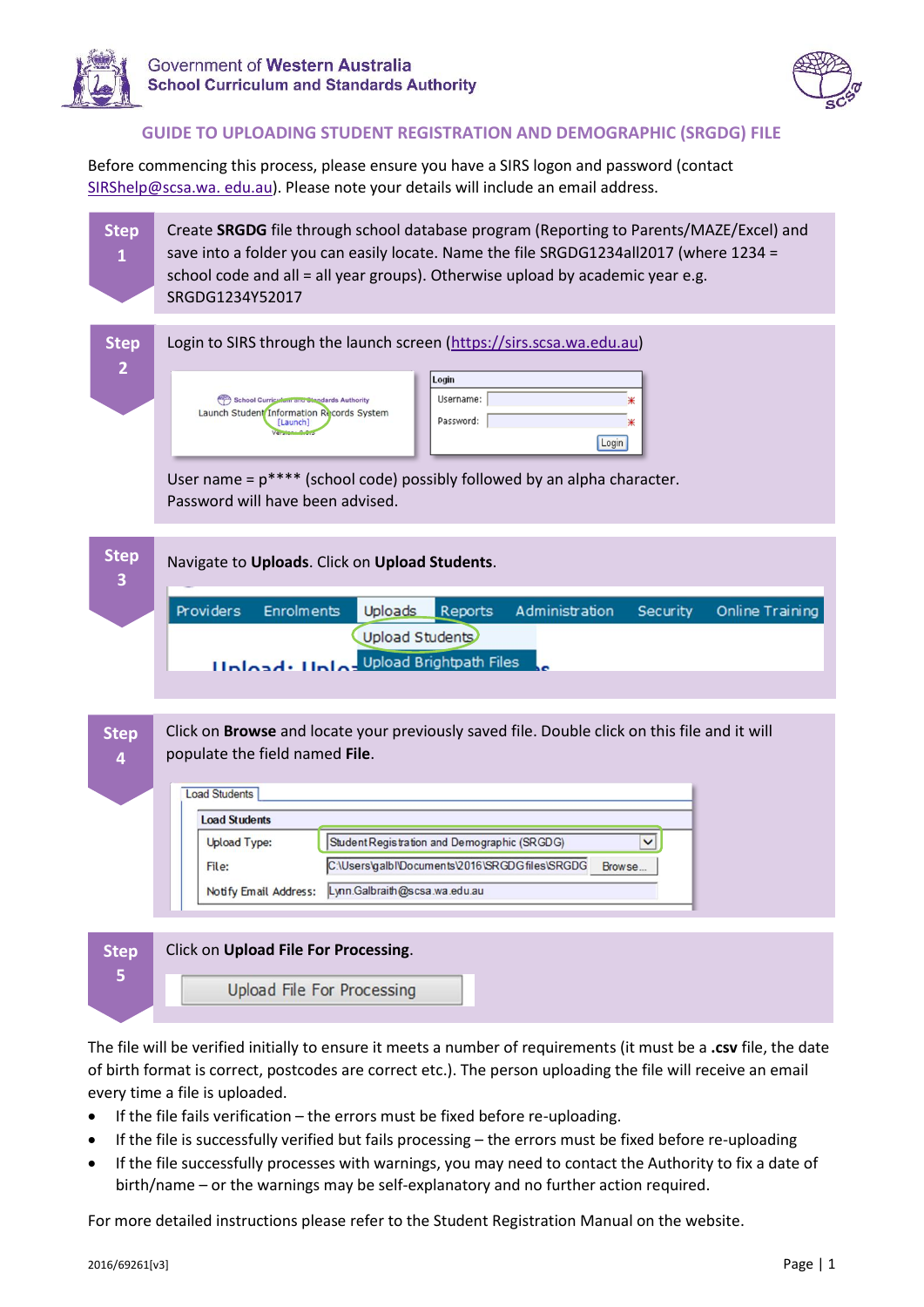## **TROUBLESHOOTING ERROR/WARNING MESSAGES**

### **Examples of failed verification messages**

The Student Registration and Demographic (SRGDG): SRGDG1234S2Y11.csv has failed verification due to the following errors:

Error occurred on record 13 (Student: 25678906: Black, Emma-May Date Of Birth 07/08/1998). The following errors were found in this record:

Home Suburb OSBORNE PARK was not a valid Australia suburb with postcode 6019 in WA. Please check that the suburb is valid under 'Administration -> Suburb Postcode Search'.

To fix this – please check the correct Postcode or Suburb Name and change on your database or spreadsheet before re-uploading.

Error occurred on record 1.

The following errors were found in the record:

Record type must be: SRGDG.

This error occurs when the spreadsheet has not been saved as a **.csv** file. You have possibly uploaded as a **.xls** or even **.zip** file. Please re-save as a **.csv** and re-upload.

#### **Examples of failed processing messages**

The Student Registration and Demographic (SRGDG): SRGDG1234Y1YUP.CSV has failed processing due to the following errors:

Error occurred on record 348 (Student: 23456724: Smith, Chuck Date of Birth 22/08/00). The following errors were found in the record:

Another student (Name: 23456724: Smith, Chuck Date of Birth: 22/09/1999) already exists in the system with the specified student number: 23456724.

The date of birth we have does not match the date of birth you are uploading. Either change on your system or email [dataservices@scsa.wa.edu.au](mailto:dataservices@scsa.wa.edu.au) and request we change on our system.

Warning occurred on record: 528 (Student: 23876549: Smith-Brown, John Date of Birth 24/03/2000).

The record of the Student with Student Number 23876549 has the student name different from the current student name, therefore your registration details for this student are ignored. Contact the School Curriculum and Standards Authority to get this changed.

The name we have does not match the name you are uploading  $-$  it may be that you do not have a hyphen in the name. Please email [dataservices@scsa.wa.edu.au](mailto:dataservices@scsa.wa.edu.au) and request we change on our system.

#### **Examples of processed with warning messages**

The Student Registration and Demographic (SRGDG): SRGDG1234Y1Y11.csv has been successfully processed but has recorded the following warnings:

Warning occurred on record: 12 (Student: 25678906: Black, Emma-May Date of Birth 24/11/1998). The following errors were found in the record:

This record has been ignored as you are not defined in SIRS as the Main Provider of the Student. Only the Main Provider can update Student Registration details. If you are the Main Provider of the Student, you will need to contact School Curriculum and Standards Authority to get this changed.

You will need to contac[t dataservices@scsa.wa.edu.au](mailto:dataservices@scsa.wa.edu.au) and request this student be transferred to your school if they are now attending. This message usually only appears when the student has been listed on the Whereabouts Unknown list.